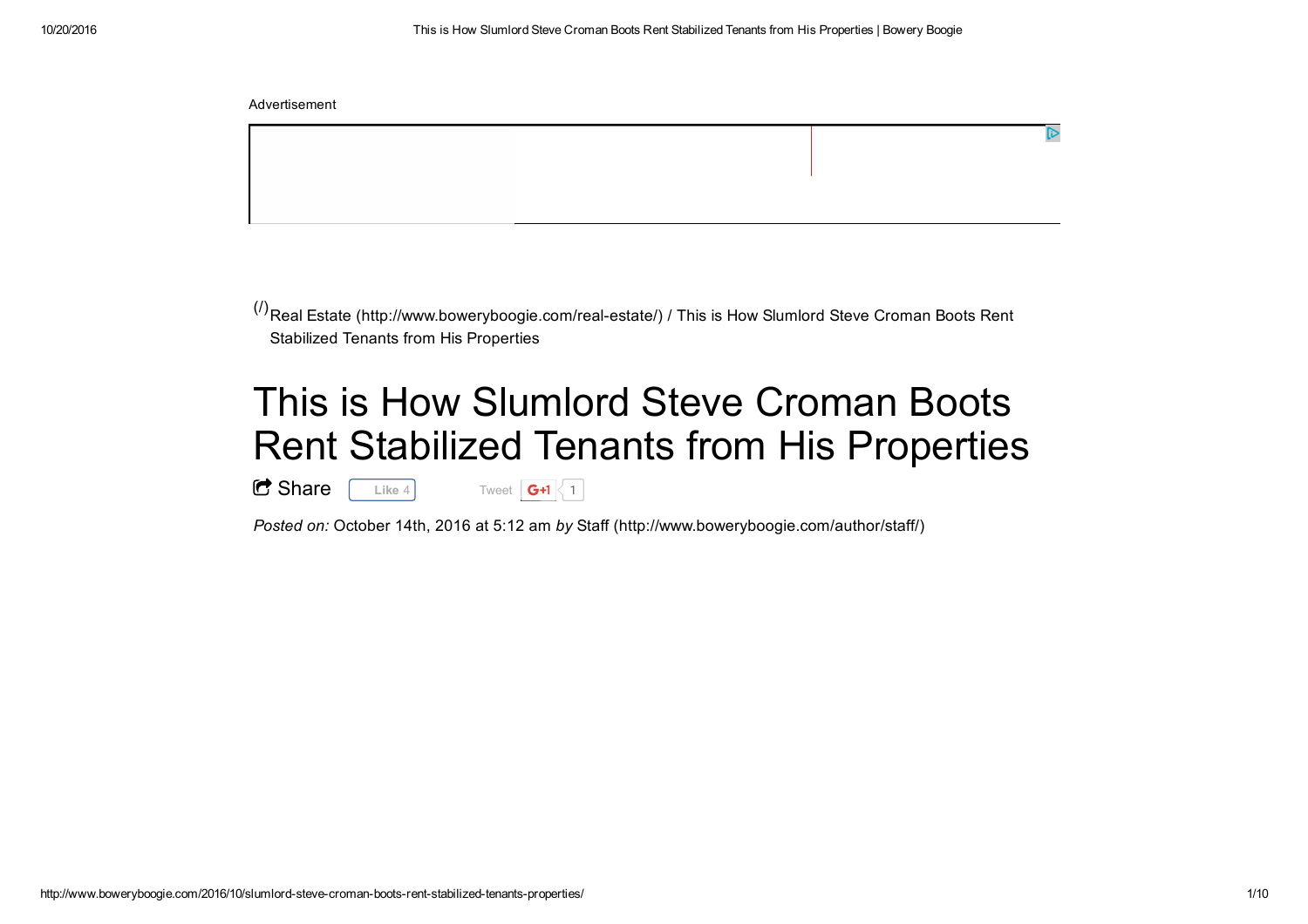

*Steve Croman arraignment, Photo: Daily News*

This past spring, slumlord Steve Croman (http://www.boweryboogie.com/tag/steve-croman/) was charged with twenty felonies including grand larceny (http://www.boweryboogie.com/2016/05/slumlord-steve-croman-arrestedfaces-20-felony-charges-fraudulent-activity/), falsifying business records, tax fraud, conspiring to defraud, andoffering a false instrument; his mortgage broker Barry Swartz faces fifteen felonies including grand larceny,falsifying records, and conspiring to defraud. The two could get up to twenty-five years in prison apiece. Attorney General Eric Schneiderman filed a separate civil suit charging him with routinely employing threats and frivolouslawsuits to boot rent regulated tenants.

This week, Bloomberg Businessweek (http://www.bloomberg.com/news/articles/2016-10-12/get-out) published adetailed long-read about the "Mad Gentrifier" and the playbook employed to harass and boot rent stabilizedtenants. Many of these tactics, such as hiring tenant relocaters for intimidation, have long been covered in our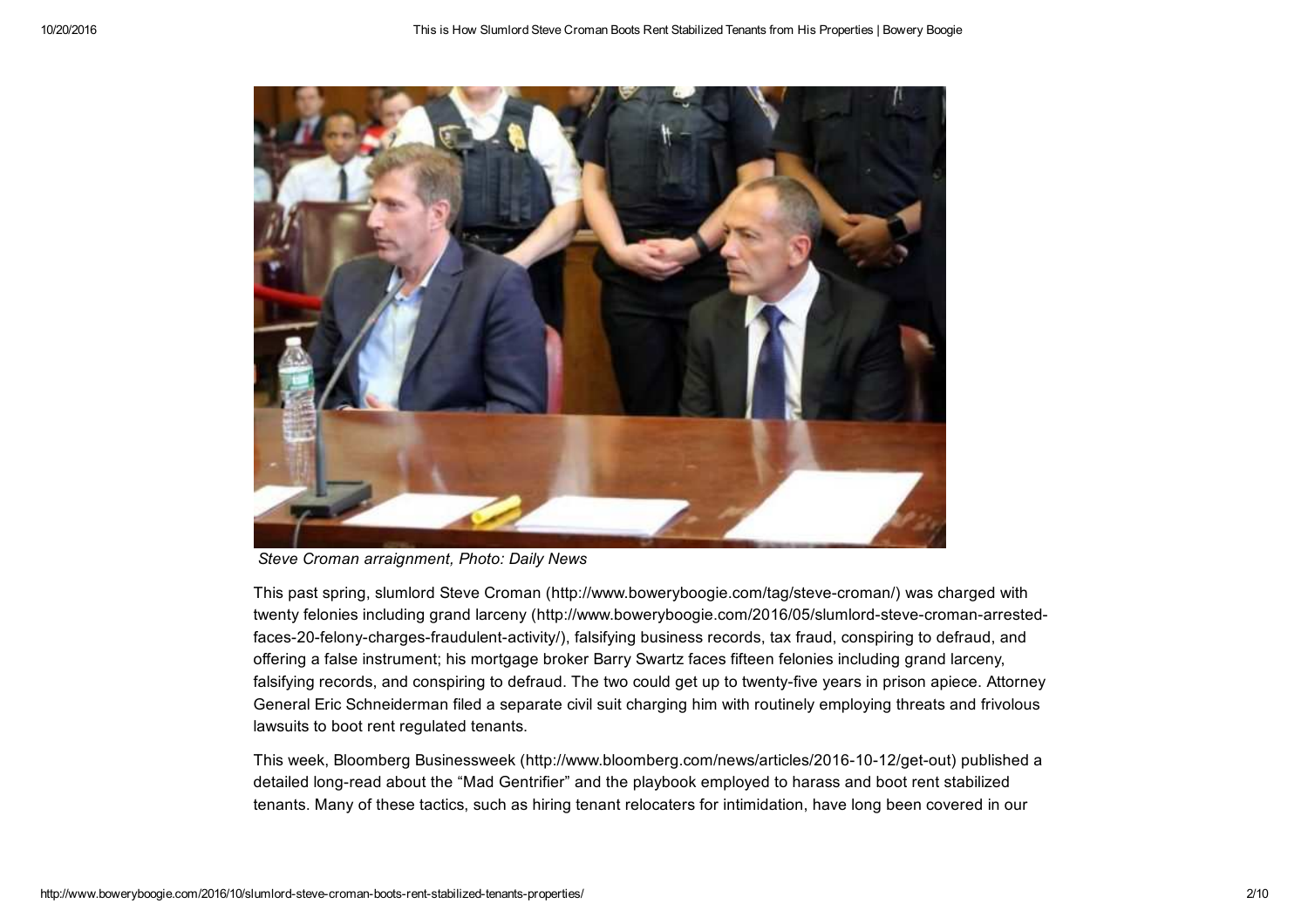

past coverage of similar landlords such as Samy Mahfar.

*Steve Croman, Photo: Daily News*

Here are some choice excerpts, but it's worth taking ten minutes to read the full piece: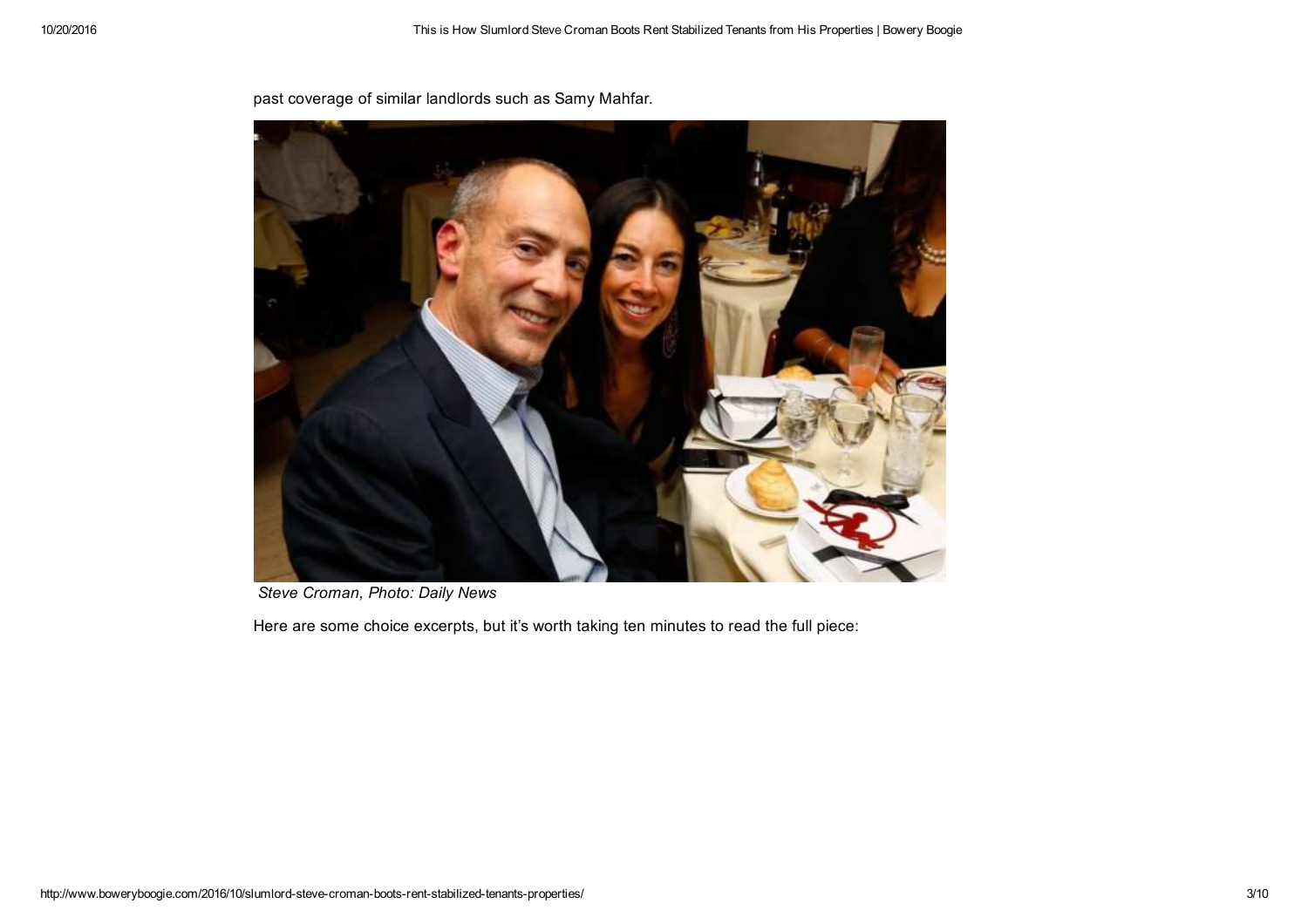For decades he has bought properties, rid them of rent-stabilized tenants, and filled them with more profitable replacements. In May, New York State Attorney General EricSchneiderman tried to put a stop to these practices, indicting Croman for grand larceny, tax fraud, and falsifying business records. The heart of the case is \$45 millionworth of loans Croman allegedly secured by falsely claiming certain properties hadbeen emptied of stabilized tenants. If convicted, he faces as much as 25 years inprison.

Schneiderman's harassment case, which relies on, among other evidence, a trove of internal e-mails, text messages, and employee testimony, alleges that Croman pursueda three-pronged strategy to oust rent-stabilized tenants: First, file frivolous lawsuits tobleed tenants' cash and break their spirits. Second, hire an ex-cop named Anthony Falconite to stalk and intimidate them. Third, plunge their apartments into squalor whileperforming often illegal and unsafe construction on other units. According to depositions from current and former Croman employees, he offered bonuses to thosewho got tenants to leave—something he seemed to obsess over.

Raised in the leafy suburbs of northern New Jersey, he graduated from New York University and followed his father, Ed, a suburban mall developer, into real estate. In 1990, at 24, he began brokering apartment sales and rentals in Lower Manhattan. Twoyears later, he bought his first building, 221 Mott St., in Little Italy, and soon added more there and in other ethnic, bohemian neighborhoods. His timing was perfect: Theearly-1990s recession was over, and Giuliani-era sanitization had begun. Property values were climbing, and the neighborhoods in which Croman specialized began togentrify.

An analysis by the housing coalition Stabilizing NYC found that in the past five years,Croman has deregulated 390 units. That's a lot for one guy, but it's part of a broadertrend that speaks to the recent erosion of rent-regulated housing in New York.

By 2014 more than a million units—47 percent of the city's rental housing stock remained rent-regulated. But according to NYU's Furman Center for Real Estate andUrban Policy, in the previous three years, 85,000 units had either been deregulated or